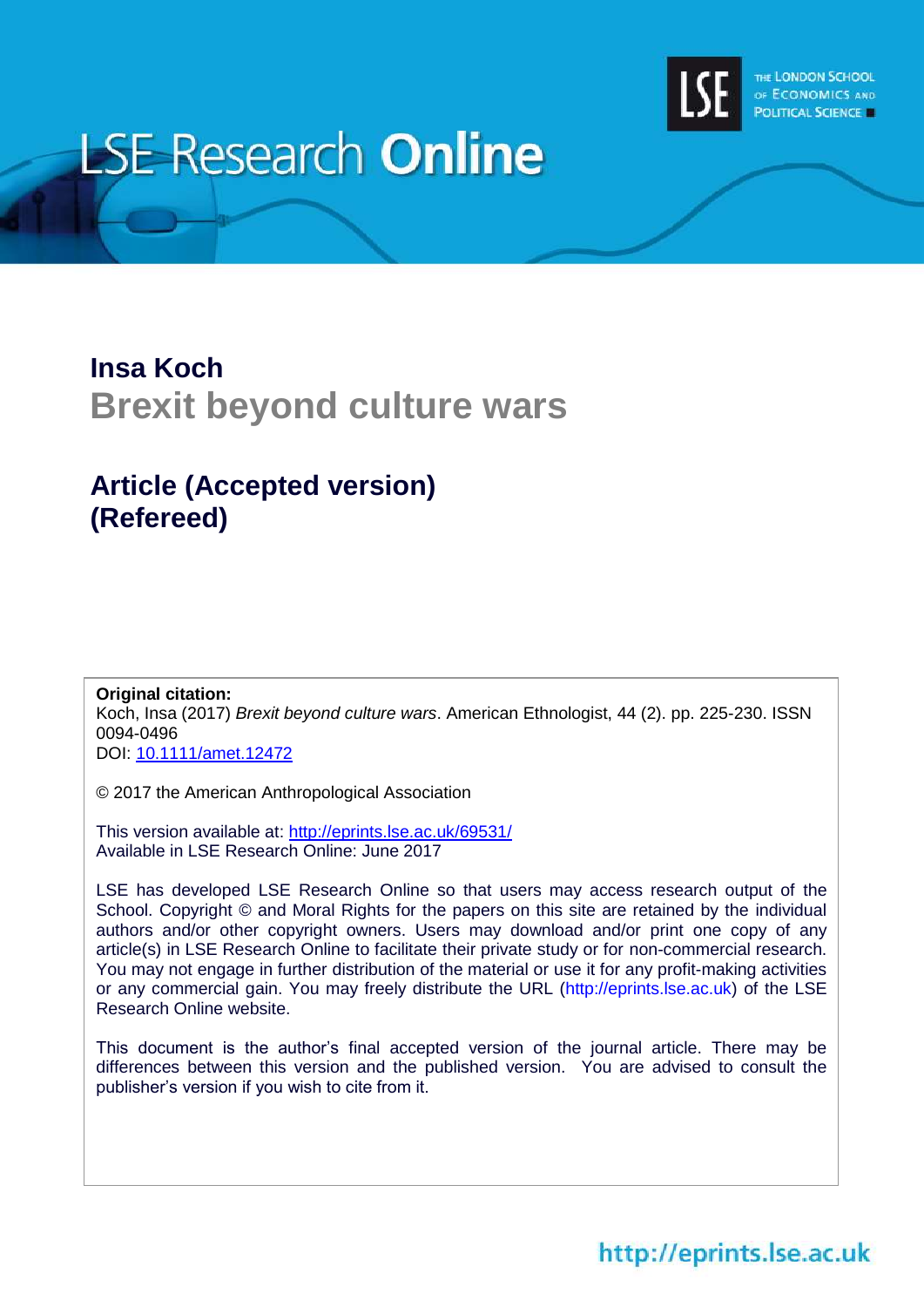#### INSA KOCH

London School of Economics [rh]Brexit beyond culture wars Volume 44 Issue 2 May 2017 [ti]What's in a vote? Brexit beyond culture wars

[ab]The result of the United Kingdom's EU referendum has been interpreted as evidence of a "culture war" between proponents of liberal cosmopolitanism and defenders of socially conservative values. According to this interpretation, voters on both sides are seen as driven by identity-based politics. But on a council estate (social-housing project) in England, what made the EU referendum different from an ordinary election was that citizens perceived it as an opportunity to reject government as they know it. Citizens' engagements with the referendum constitute attempts to insert everyday moralities into electoral processes. They provide an opening into alternative, if yet unknown, futures that go beyond any singular narratives that divide the electorate into camps of so-called Leavers and Remainers. [*culture wars*, *democracy*, *council estates*, *morality*, *futures*, *Brexit*, *United Kingdom*]

[dc]Upon being elected in December 2016 as a member of Parliament for Richmond Park, one of London's wealthier constituencies, Sarah Olney of the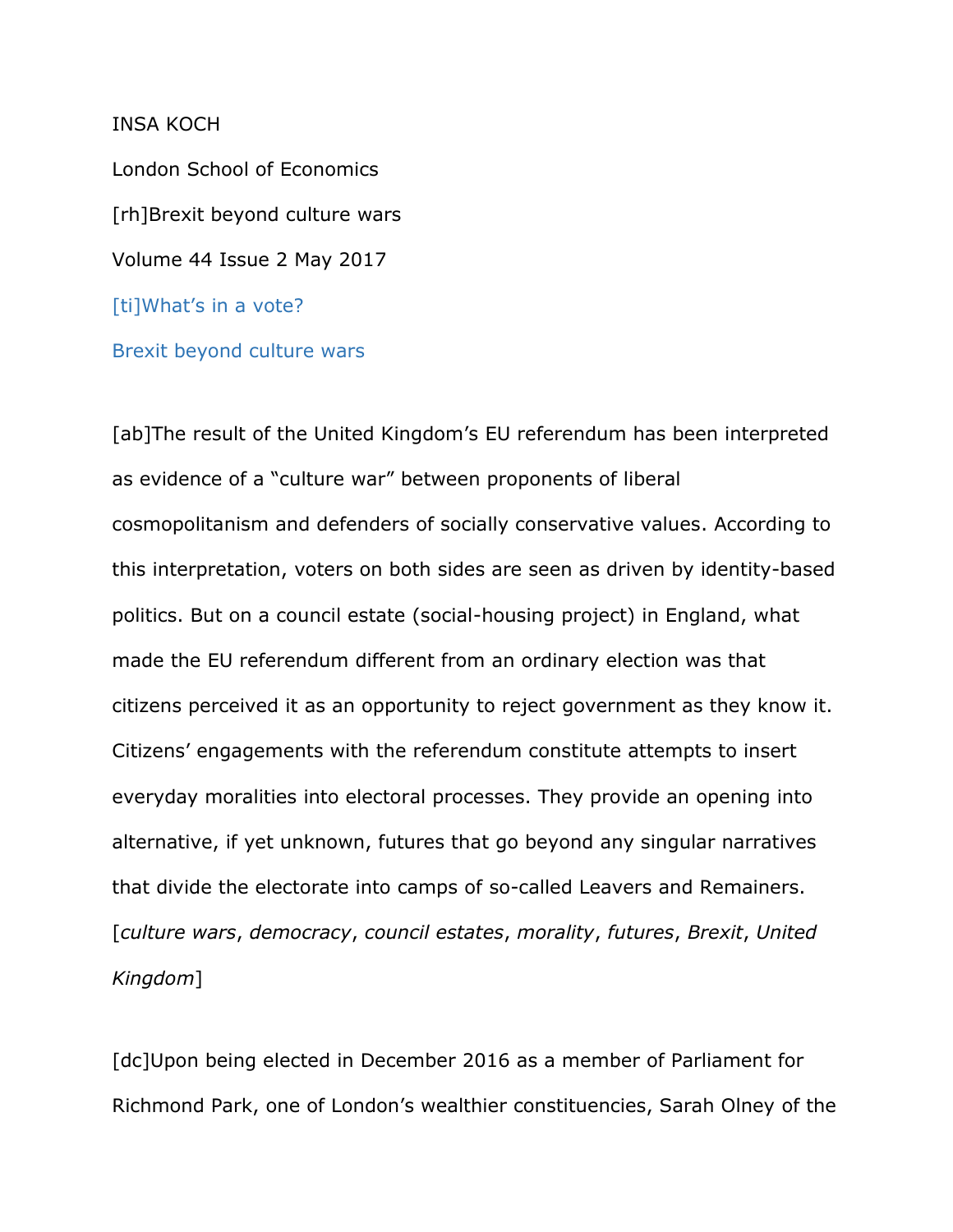Liberal Democrats party attributed her victory to the EU referendum six months earlier. "Richmond Park," she said, "was full of people like me, who felt the country was going wrong, that the politics of anger and division were on the rise, that the liberal, tolerant values we took for granted were under threat." She added, "Today we have said no. We will defend the Britain we love. We will stand up for the open, tolerant Britain we believe in" (Walker 2016). Olney's words are familiar to those who have been following public debates in Britain in the aftermath of the Brexit referendum. There are few votes that have politicized and caused as much emotional backlash as the referendum, which asked voters if they wanted to leave the European Union. In the lead-up to the referendum, held June 23, 2016, anger was a central part of campaigns in favor of leaving, known as Leave. Now, in its aftermath, anger is expressed by voters from the opposing camp, Remain, who struggle to accept the referendum result.

The anger unleashed by the EU referendum stands in stark contrast to evidence of widespread withdrawal from, and disenchantment with, electoral processes in Britain and beyond. At 77.2 percent, voter turnout for the referendum was higher than for the last general election, in 2015, in which 66.1 percent of eligible voters participated. $<sup>1</sup>$  In my field site, a large council</sup> estate (social-housing project) of over 11,000 residents in the southeast of England that I will call Park End, many residents came out to vote in favor of Leave, including people I had never known to be interested in electoral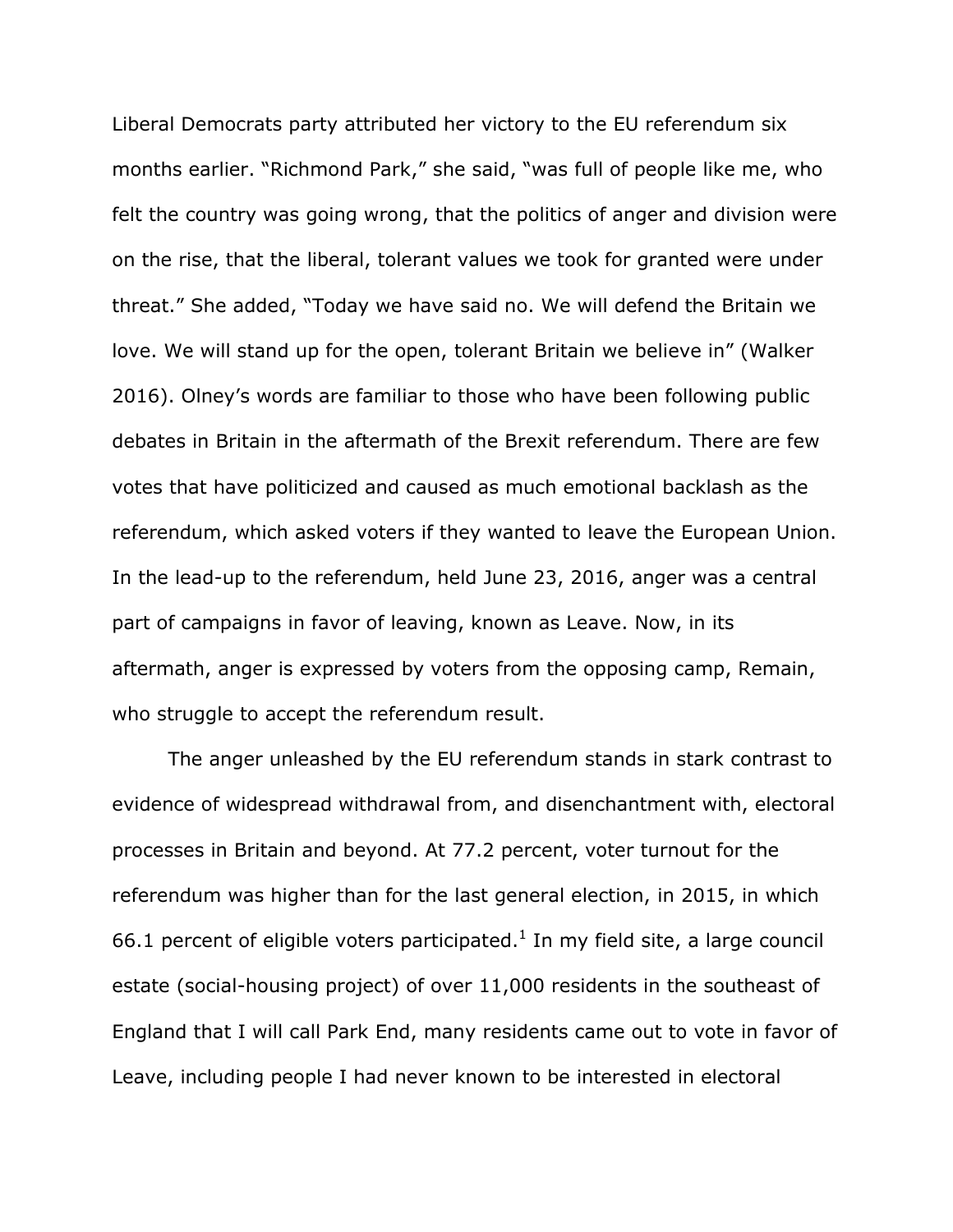politics.<sup>2</sup> Much has been made of the Leave campaign and how political demagogues such as Nigel Farage, the leader of the UK Independence Party (UKIP), misled Leave voters by blaming European and non-European Others for social and economic problems in Britain today. Think tanks and political commentators have further announced the advent of "culture wars" that divide the nation into distinct identities of those who voted to leave and those who voted to remain in the European Union. But these analyses often remain disconnected from the lived experiences of people who came out to vote on the day.

What can an ethnographic account of voting reveal about the frustrations, desires, and projects that inform people's voting decisions? How can it help to make sense of the emotions unleashed by the Brexit referendum? And, more broadly, what does this tell us about the importance of affect and morality in politics? For many of my interlocutors and friends, what made Brexit different from an ordinary election was that they perceived it as an event that would make a difference in their lives in a way that standard electoral processes do not. This is because many saw Brexit as an opportunity to move beyond the current system by saying no to government tout court. Citizens' engagement with the referendum constitutes an attempt to moralize politics by inserting everyday moralities into electoral processes. They provide a window into alternative, if yet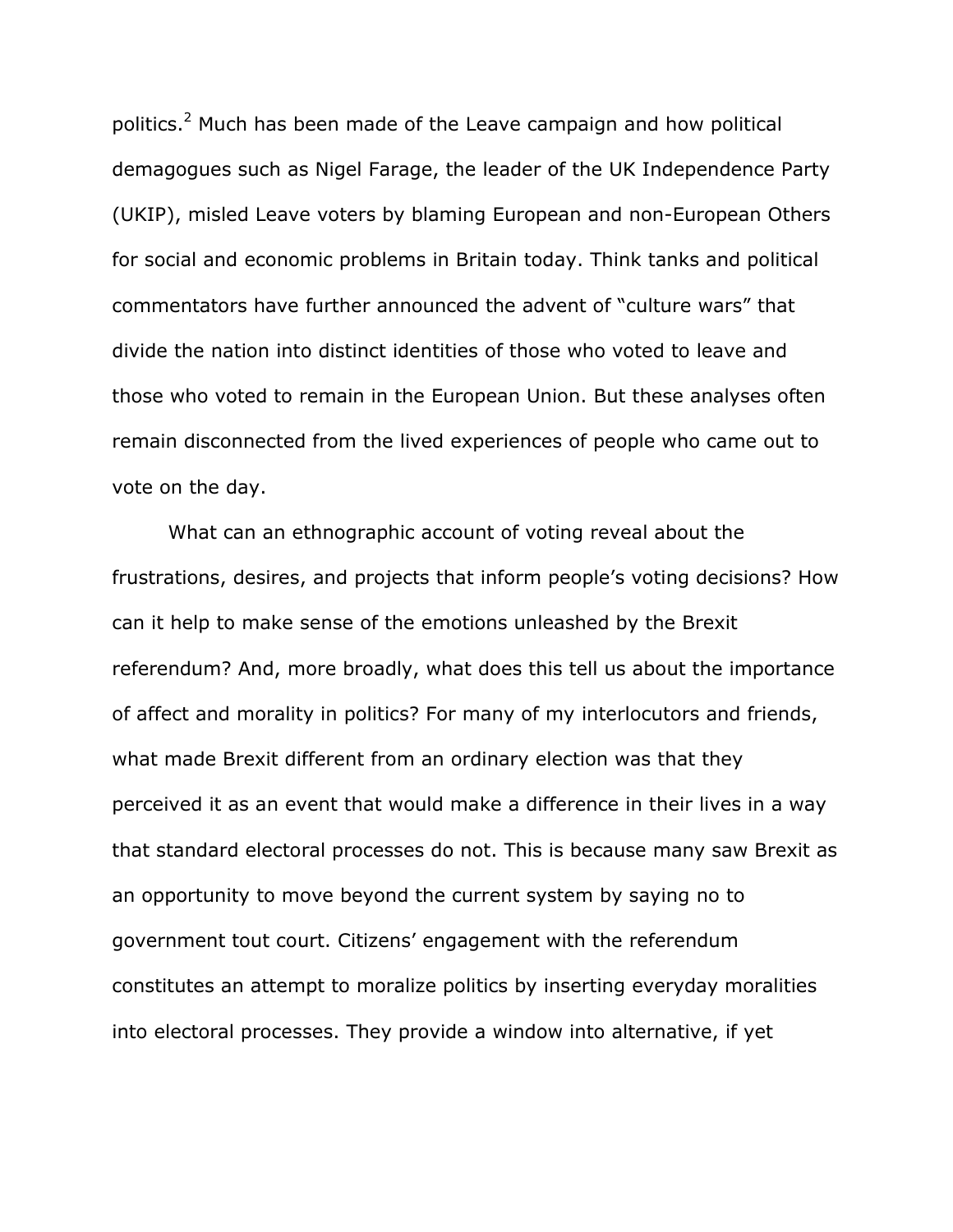unknown, futures that go beyond any singular narratives that divide the electorate into camps of so-called Leavers and Remainers.

#### [h1]Culture wars, democracy, and an anthropology of voting

[ni]In the aftermath of the EU referendum, political commentators, think tanks, and policy-research organizations have rushed to interpret the election results. According to a dominant narrative that has crystallized in the UK media (e.g., Bush 2016; Dunt 2016), there is emerging in the electorate a "culture war," with parallels being drawn to the recent election of President Donald Trump in the United States.<sup>3</sup> For example, a study published in December 2016 concluded that the United Kingdom was at risk of descending into US-style "culture wars" between internationalist liberals and the defenders of socially conservative values (Stewart 2016). According to this account, Brexit and Trump voters are driven by identity politics, of which their anti-immigrant sentiments are a central feature. In lieu of the old divisions between class and related notions of a left-right divide, it is suggested that "the debate might be increasingly decided by views on acceptable social behavior and moral fairness, rather than redistribution and the role of the state" (Stewart 2016). In such a climate, voter-citizens become more susceptible to demagogic ideologies, such as those promoted in the much-publicized Leave campaign and the right-wing UKIP (cf. Evans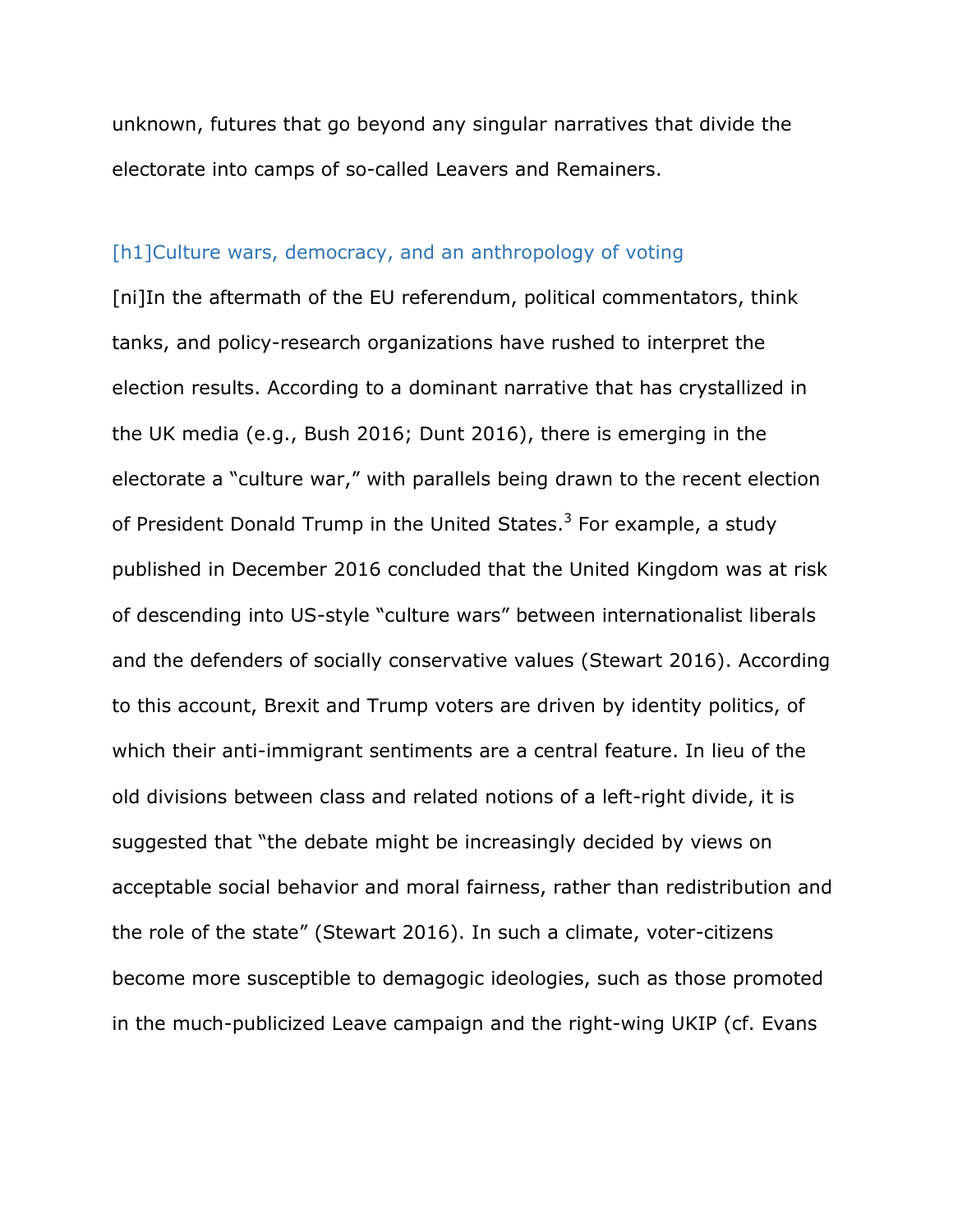2017), which focused on the threat posed by European immigrants, and immigrants more broadly, for Britain's social and economic woes.

Dominant commentary on "cultural wars" tends to remain blind to the fact that both the EU referendum and Trump's electoral victory take place in a context of broader disenchantment with government. Recent upsurges of "nationalist populism" (Gusterson 2017) coexist with declining levels of voter turnout across much of the Euro-American world. This is particularly pronounced among the most marginalized sectors of society. According to Colin Crouch (2004), in the 21st century, democracy has been hollowed out of its substantive meanings as political debate has been colonized by corporate interests and decision-making taken over by technocratic experts and managerial thinking. But "post-democracy" is only the tip of a deeper crisis of political representation. Common themes that underline the developments across much of the Western world include the ascendancy of neoliberalism as a political and economic model (Brown 2015), the decline of a postwar social contract (Nugent 2012), economic inequality (Walley 2017), and, most recently, the rise of a new era of "austerity" politics (Bear 2015; Knight 2015; Muehlebach 2016). In the United Kingdom, austerity politics was realized by the Coalition government of Liberal Democrats and Conservatives and then the Conservative government, first in 2010 and then in 2015.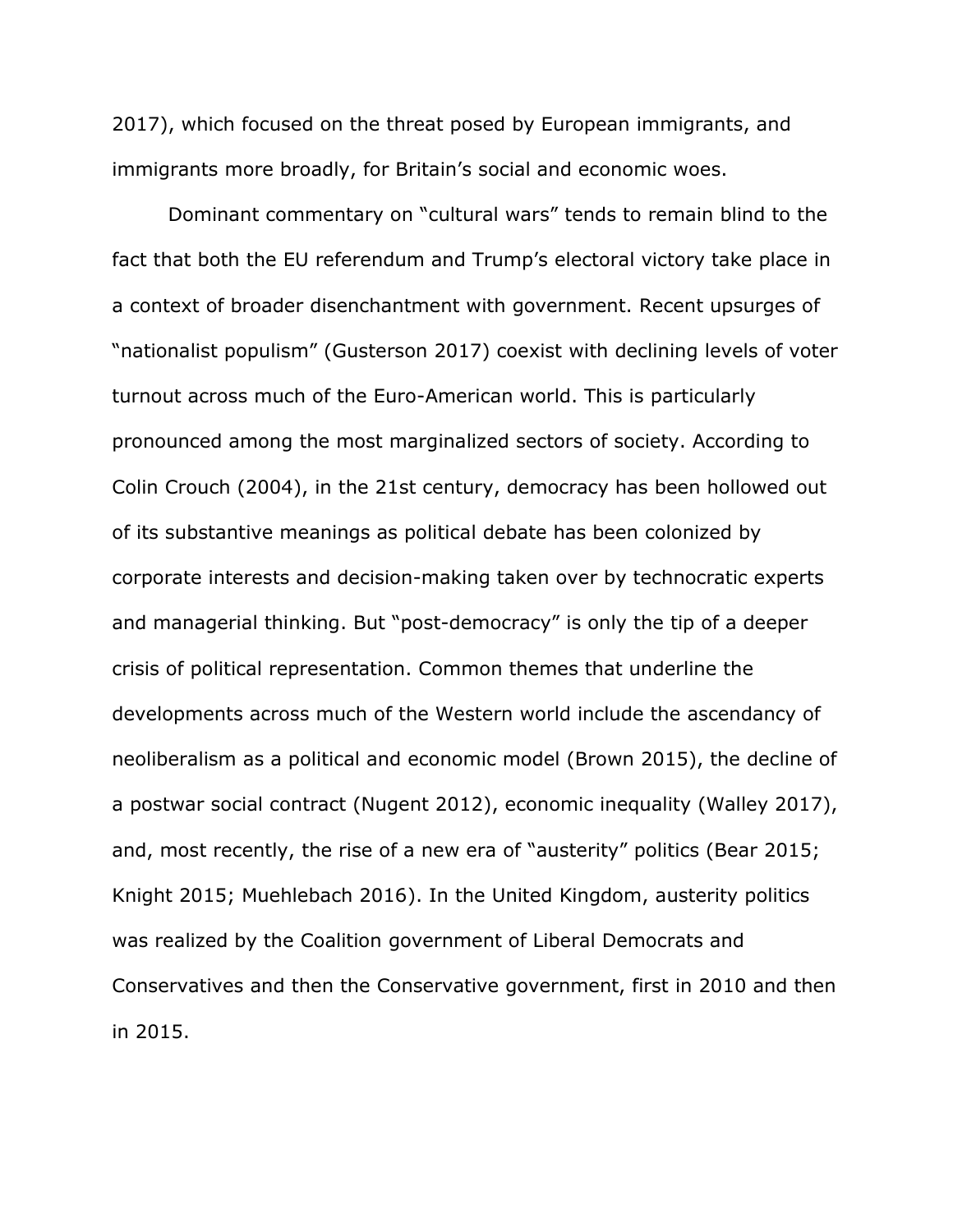By drawing attention to a broader context of democratic disenchantment, a different set of questions can be prioritized from those that have prevailed until now. Here, I limit my analysis to the case of the EU referendum, although similar inquiries can be posed in relation to the US case. Rather than focusing on how the votes, on either side of the referendum question, reflect the "cultural" sentiments of given subgroups, an alternative starting point would be the significance of the EU referendum in the context of a profound crisis of political representation. This crisis, and the failures of real democracy, were highlighted by social movements, such as Occupy, which rejected the institutional features of representative democracy, chiefly elections, in favor of alternative practices (Juris 2012; Raza and Kurnik 2012). But elections themselves can also become moments of ritual or social transformation that open a window into different futures and political imaginations (Cook et al. 2016; Grisaffi 2013; Paley 2008). The anger, shock, and passion that the EU referendum unleashed among both those who voted to leave and those voted to remain suggest that it is precisely the affective and social dimensions of Brexit that deserve closer attention.

Many of my friends and interlocutors on the Park End council estate saw the EU referendum as an opportunity to express deeply felt frustrations with their experience of citizenship. Unlike any other electoral exercise, the referendum was a chance to say no to government as they knew it and in so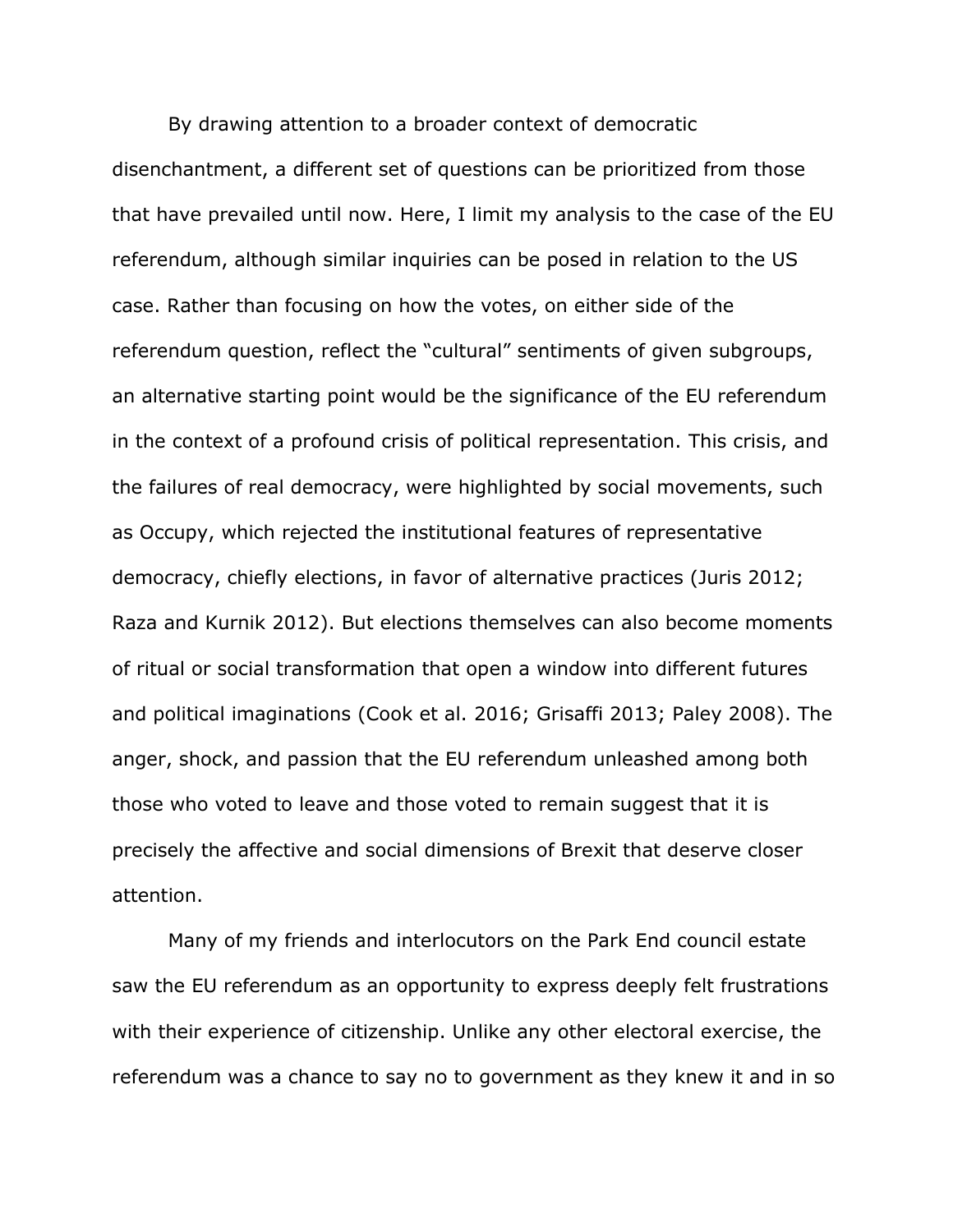doing to risk a plunge into more moral, yet unknown, futures. The council estate residents are not representative of "postindustrial" Britain, and are even less so than other Brexit voters from a broad variety of socioeconomic, ethnic, and geographic backgrounds. But their lived experiences of government, their disenchantment, their sense of betrayal about the past, and their hopes for the future reveal the limits of any singular "culture war" narrative. To illustrate this, I will first outline how citizenship has become a form of punishment, then discuss the impact that such experiences of punishment have on electoral processes generally, and the EU referendum specifically.

#### [h1]Council estates in context

[ni]Council estates are housing developments that were once built and managed by municipal authorities called councils. Like other marginalized neighborhoods around the globe (be they Brazilian favelas, US inner-city neighborhoods, or French *banlieues*), council estates in the United Kingdom evoke the underclass and the poor. But these associations mask a more complex history of state-citizen relations that stood behind the mass construction of council estates in the postwar decades in response to an acute housing crisis caused by World War II. As housing owned and managed by the state, council estates were intimately linked to the state's project of creating ideal citizens who would reflect the values of a postwar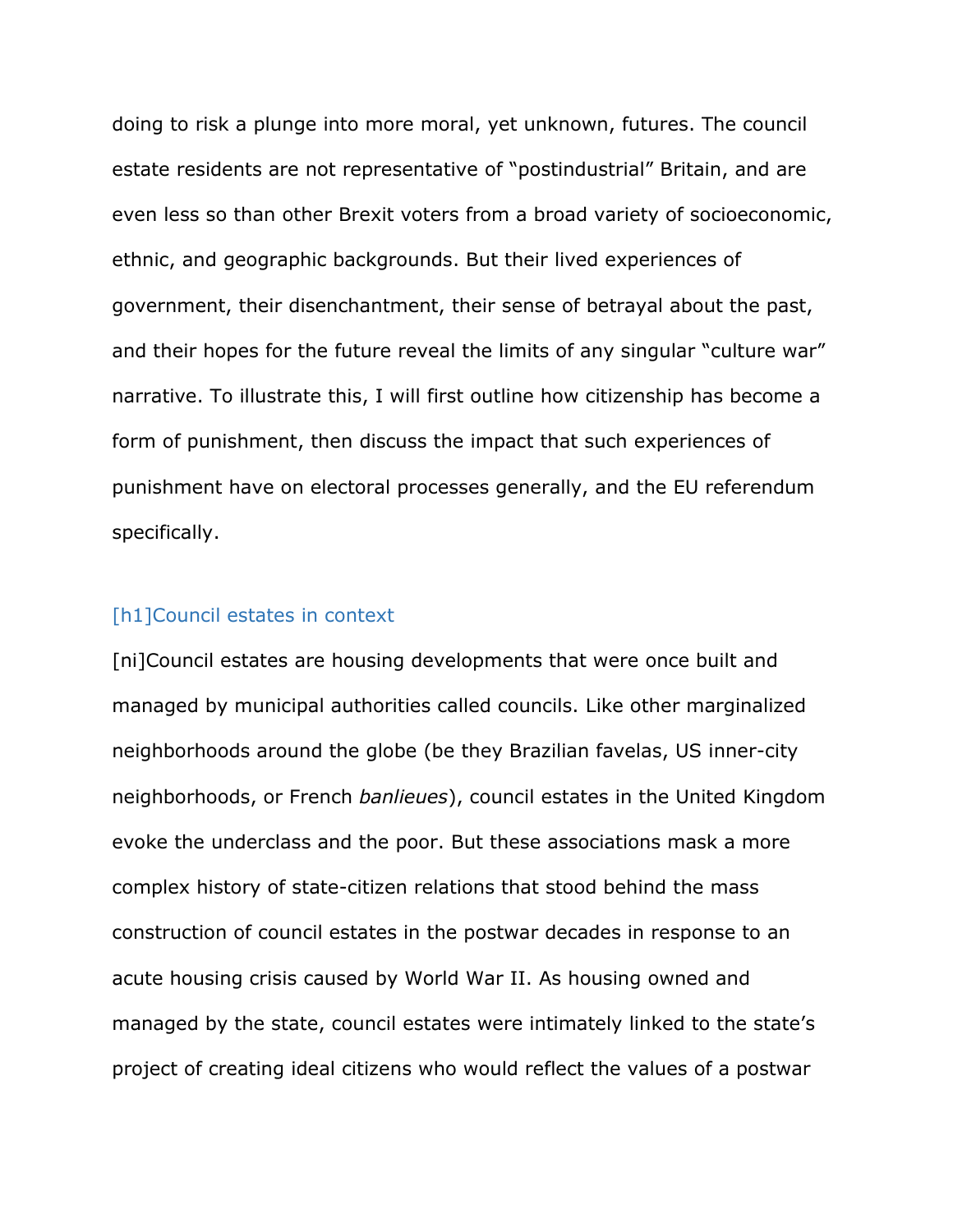industrial society. The ideal tenant was a male wage earner's nuclear family. Rent and housing management policies that prioritized face-to-face contact were meant to ensure that tenants lived up to the state's own expectations of "respectable" living. Council housing symbolized a social contract between workers and the state, one that entitled working-class citizens to housing in return for their contributions to the system.

By the 1980s, the postwar consensus had come thoroughly under attack. New configurations of the state, markets, and public-private partnerships began to appear across much of the world, variously described as structural adjustment, privatization, neoliberalization, and, most recently, austerity measures. In Britain, these changes resulted in the dismantling of the council housing sector because the government of Prime Minister Margaret Thatcher saw dependence on the welfare state as a burden on society. In 1980, Thatcher introduced a "right to buy" policy, which allowed sitting tenants to buy their houses at below market value. This set off processes of social polarization as the more desirable, centrally located council estates soon became owner-occupied, while inferior, outlying estates often remained dominated by social-housing tenancies (Harvey 2005). The management of the latter have been increasingly outsourced to housing associations, which are private organizations that provide low-cost housing. But because there is no sufficient social housing for all those in need, citizens are also pushed into the private rental market, where many live in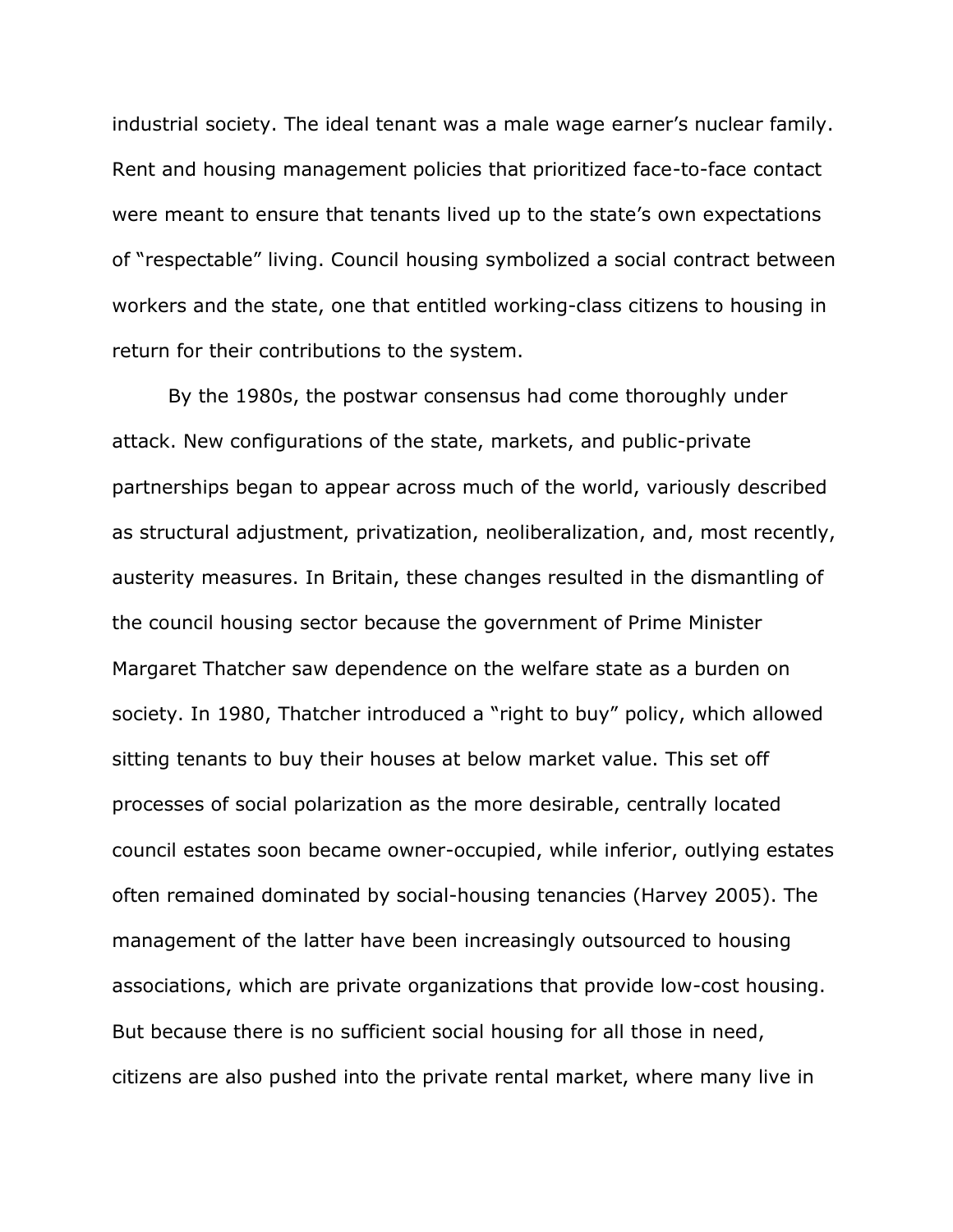formerly state-owned housing that is now owned and managed (and often neglected) by private landlords.

Park End has been deeply affected by these changes. Originally built to house a workforce at a local car factory, the estate was inhabited in the early days by white working-class families, but there was always in addition a sizable minority of residents of Afro-Caribbean descent who came over in the 1960s. Today, the estate counts as one of the most deprived neighborhoods in the country. Since the 1980s, vulnerable tenants have moved to the estate, including single mothers, the long-term unemployed, and those on emergency housing lists. Park End has also experienced an influx of other migrants, largely from Eastern Europe and sub-Saharan Africa. Meanwhile, established residents have had to come to terms with their own exposure to unemployment as the factory has shrunk to a fraction of its original size. In short, the composition of residents has changed dramatically compared to the relatively homogenous and affluent workingclass families of the postwar decades, as in the case of many other council estates in the country.

While, in the early days, Afro-Caribbean immigrants were thought of as outsiders and exposed to institutional and everyday racism (Evans 2012), strong networks of support and care today cut across any simplistic social categories of insiders and outsiders. These networks continue to support the criteria of what makes a "good person"—that is, someone who demonstrates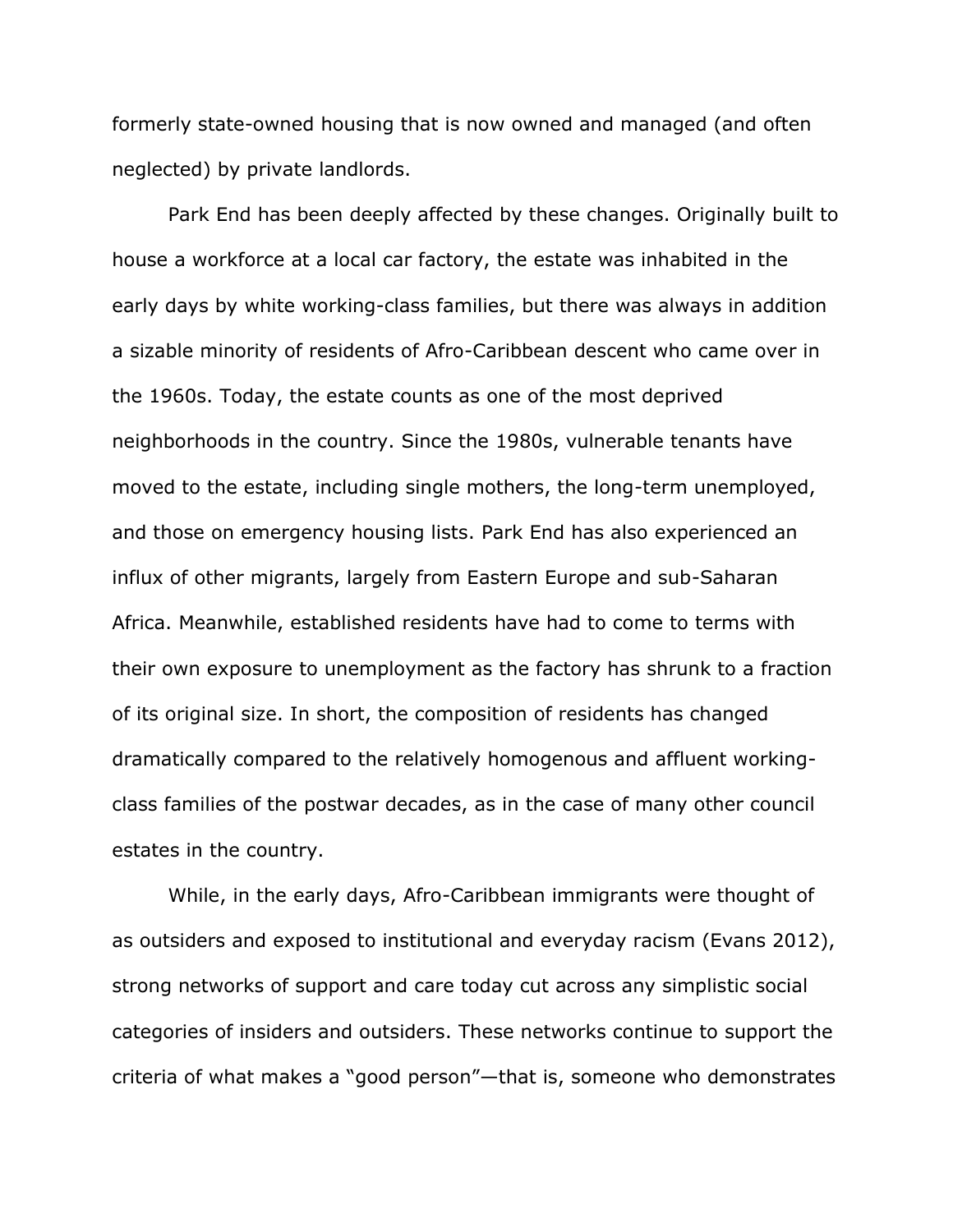"connectedness" to people and a place through claims of knowing (Degnen 2013; Edwards 2000; Tyler 2015). For example, as a German Korean who had been living in the United Kingdom for less than half a decade at the time, I could not have been any more "foreign" when I first arrived. It was only over time—by volunteering, living in the estate, and being enmeshed in the daily give-and-take of friendship networks—that I came to be accepted by my interlocutors as "one of us" and someone who was trusted to "know" about local people and was in turn entrusted with local knowledge. My own personhood in the eyes of others was contingent on these claims of knowing. But how do such understandings become connected to politics, and electoral processes more specifically? And what role does Brexit occupy in this context?

#### [h1]Citizenship as punishment

[ni]From the southeastern town of Margate (Balthazar 2017) to Manchester (Smith 2012), citizens who refer to themselves as working class express deep-seated frustrations with government. Citizens form their views about government, and indeed democracy, through their daily experiences with the state, as argued by political theorists Amy Lerman and Vesla Weaver (2014), in their work on the US criminal justice system. In the case of Park End, state officials whom residents encounter on a routine basis represent the antithesis of ordinary sociality. Men find that police closely monitor their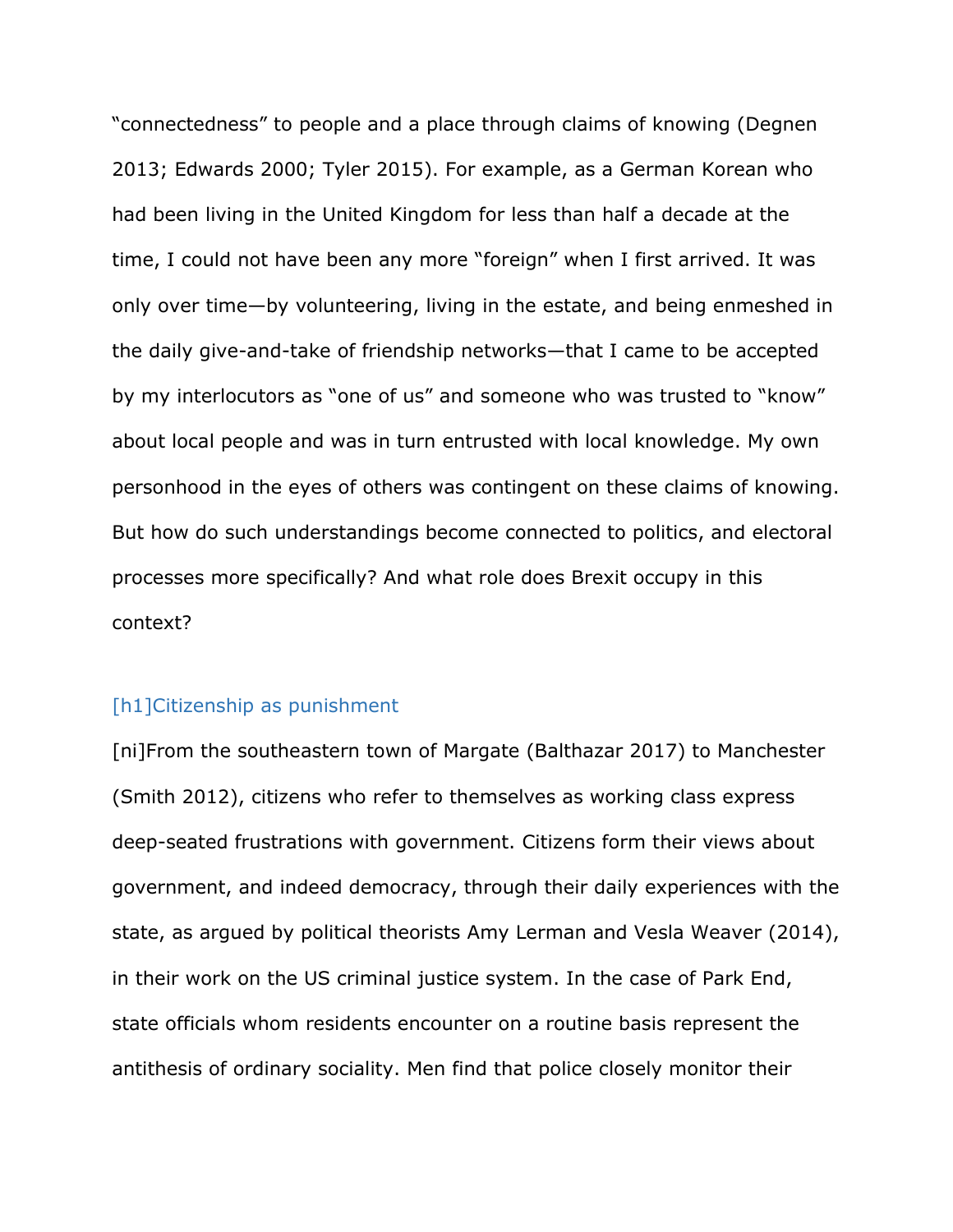movements and often stop and search them, arrest them, and issue them injunction orders (Koch, forthcoming). Women tend to be in closer contact with representatives of the welfare state, including social workers, benefits officers, housing officials, and local government officials (Koch 2015). Yet they have to jump hurdles, undergo assessments, and fill in endless forms, exposing them to a Kafkaesque welfare bureaucracy (Forbess and James 2014). Women live in fear of making mistakes and suffering the consequences of being caught: welfare agents can stop benefit payments, housing authorities evict tenants from their homes, and social services move children into foster care.

Since 2010 matters have only worsened. Under the label of austerity, governments have implemented drastic public-sector cuts. Take the example of Pat Williams, a 59-year-old woman I met while researching a policy known as the bedroom tax, which penalizes social-housing tenants who, according to the state, "underoccupy" their homes. It affected over half a million citizens in 2013. Pat had been living alone in a two-bedroom council flat since her husband died and her adult son left home. She had been permanently signed off work because of a brain hemorrhage and thus received state welfare. The council had cut 14 percent of her housing benefit payments for having a spare bedroom. No matter how puritan a lifestyle she maintained, Pat could not make up for the shortfall; she had fallen into rent arrears and was facing the prospect of eviction. "It's like a punishment, the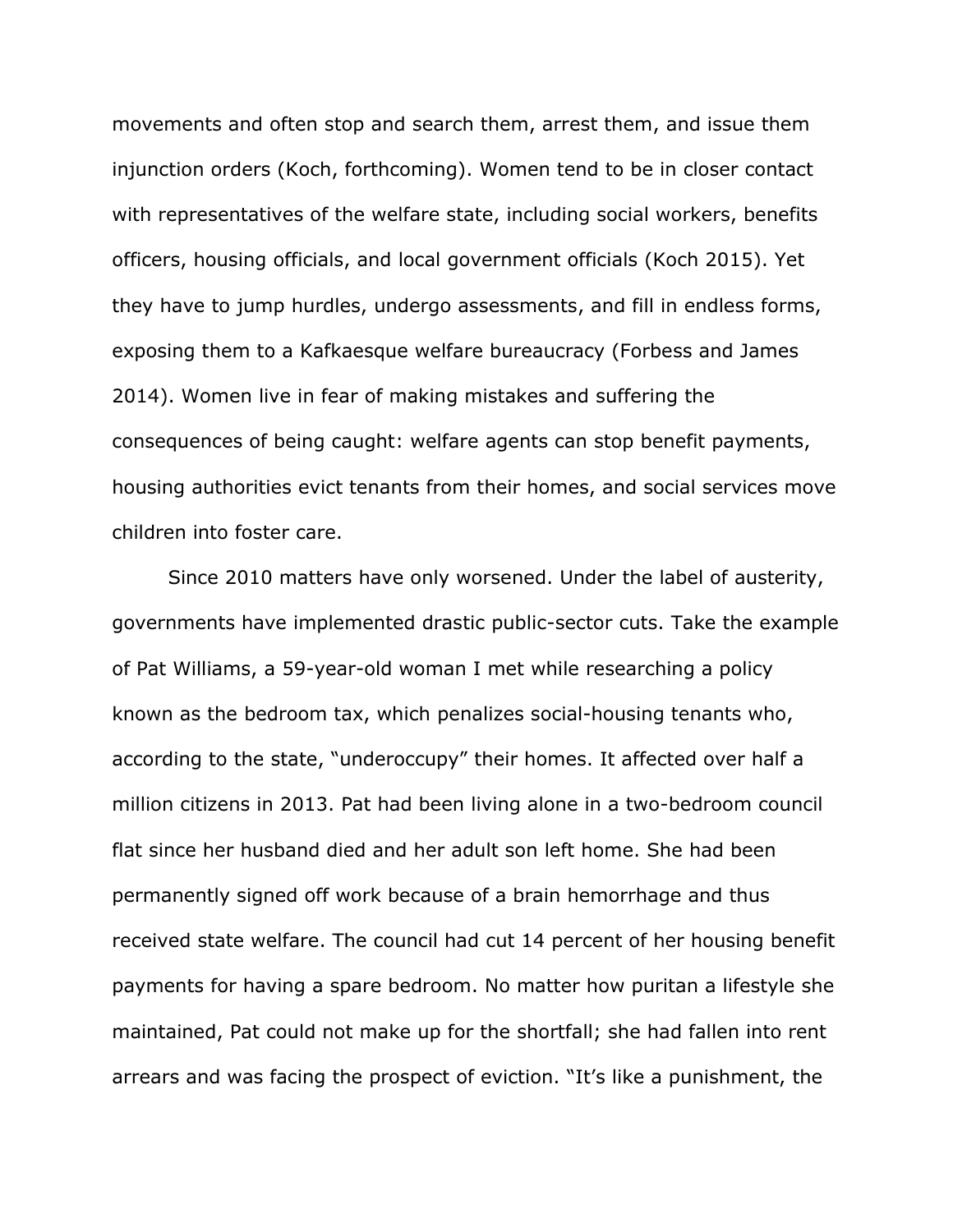bedroom tax, imposed on working-class people on top of everything else," she said. For Pat, as for other residents (albeit for different reasons), citizenship was punitive; it was about telling people off, catching them out, and keeping them in line.

In recent elections, voter turnout on Park End has been low, falling below 20 percent in local elections. When asked why they did not want to vote, residents told me there was no point. "Democracy means nothing when you're uneducated and poor," a man in his 50s once said to me. Indeed, withdrawal from voting became a morally justified response, one that allowed residents to protect themselves from the intrusion of those one did not trust (Koch 2016). "People feel let down. They want change and they want it now," said Brian, a white English man in his 50s. For almost a decade, Brian's next-door neighbor had been turning his life into "hell" by being noisy day and night. As a result, Brian was severely sleep deprived, which aggravated his preexisting back pain and required him to sign off from work. None of the authorities had helped him deal with the problem, and he lacked the money to give up his socially rented house and move away. Brian had not voted in any general elections for years. When I once asked him why he did not vote, he had shrugged and replied, "What's the point? It won't make a difference to my life."

But the referendum on leaving the European Union was different for Brian. Brian had voted Leave on this occasion because he perceived it as an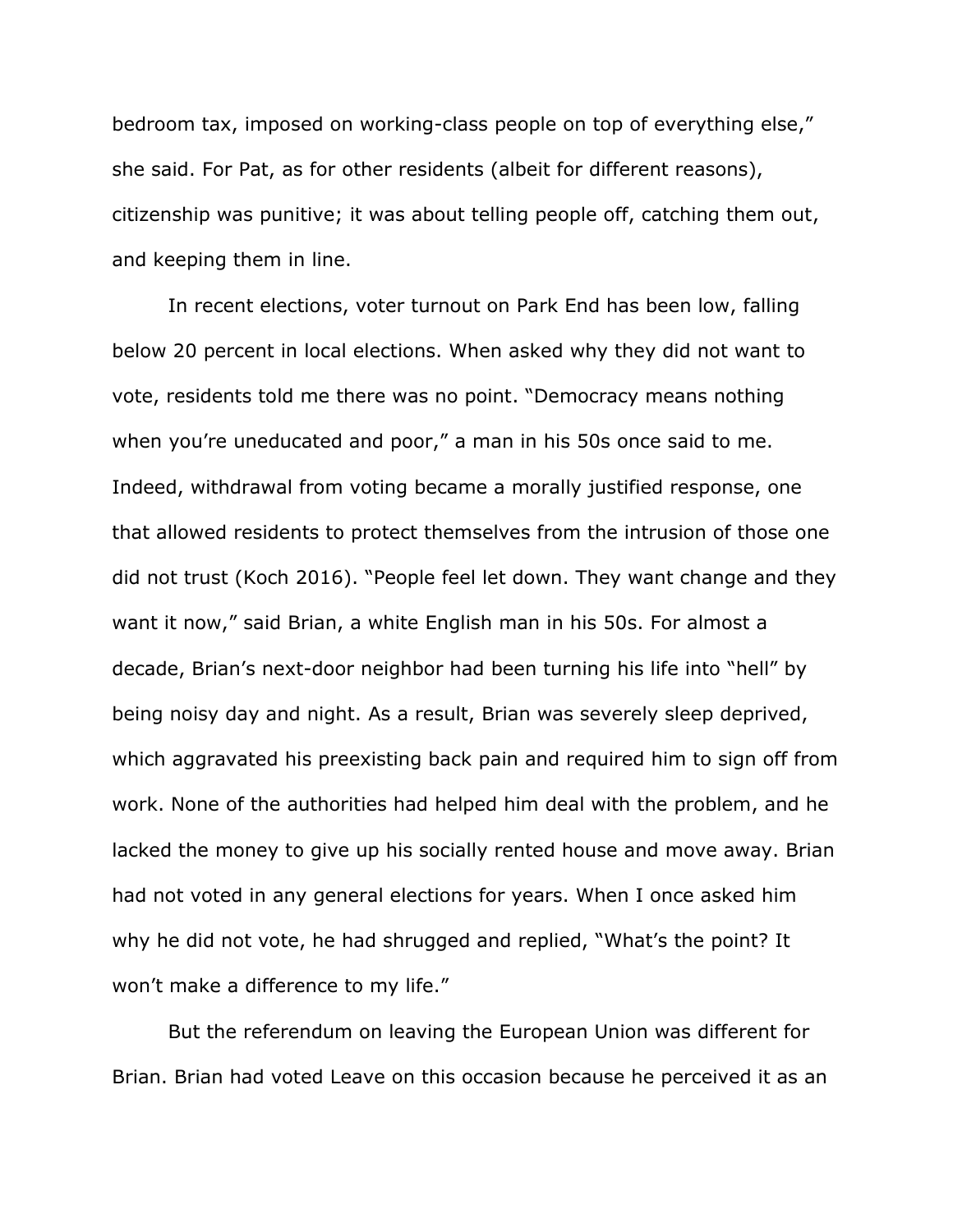opportunity to express his frustrations and articulate his demand for change. He was not alone. Tracey, a mother and grandmother of Afro-Caribbean descent in her early 40s, had also voted in favor of leaving. For some years, Tracey had run the estate's community center as an informal drop-in center until the local authority, which owned the building, replaced her one day with a council employee. Tracey had never gone back to the community center and was now working as a cashier in a big supermarket. The loss of the community center had been painful, not just for Tracey but for others who relied on her services. Tracey's opinion on Brexit was that "it's best for the country right now, no matter what happens now." When I expressed my own reservations about this opinion to her, she advised me to watch the official video sponsored by Leave campaigners on YouTube because it showed "what politics is really about."

For Tracey, the Leave campaign provided a "critical juncture" (Kalb 2009) that allowed her to link her own frustrations to larger narratives in a context wherein alternatives were absent. These frustrations were furnished by her and other residents' daily experiences of dealing with hostile and unresponsive authorities—with housing officials, local authorities, and politicians who did not seem to care. What made the referendum different from an ordinary election was that residents like Tracey and Brian perceived it as an opportunity to say no to these authorities and to politicians in Westminster and Brussels. This was evident in the opinions expressed online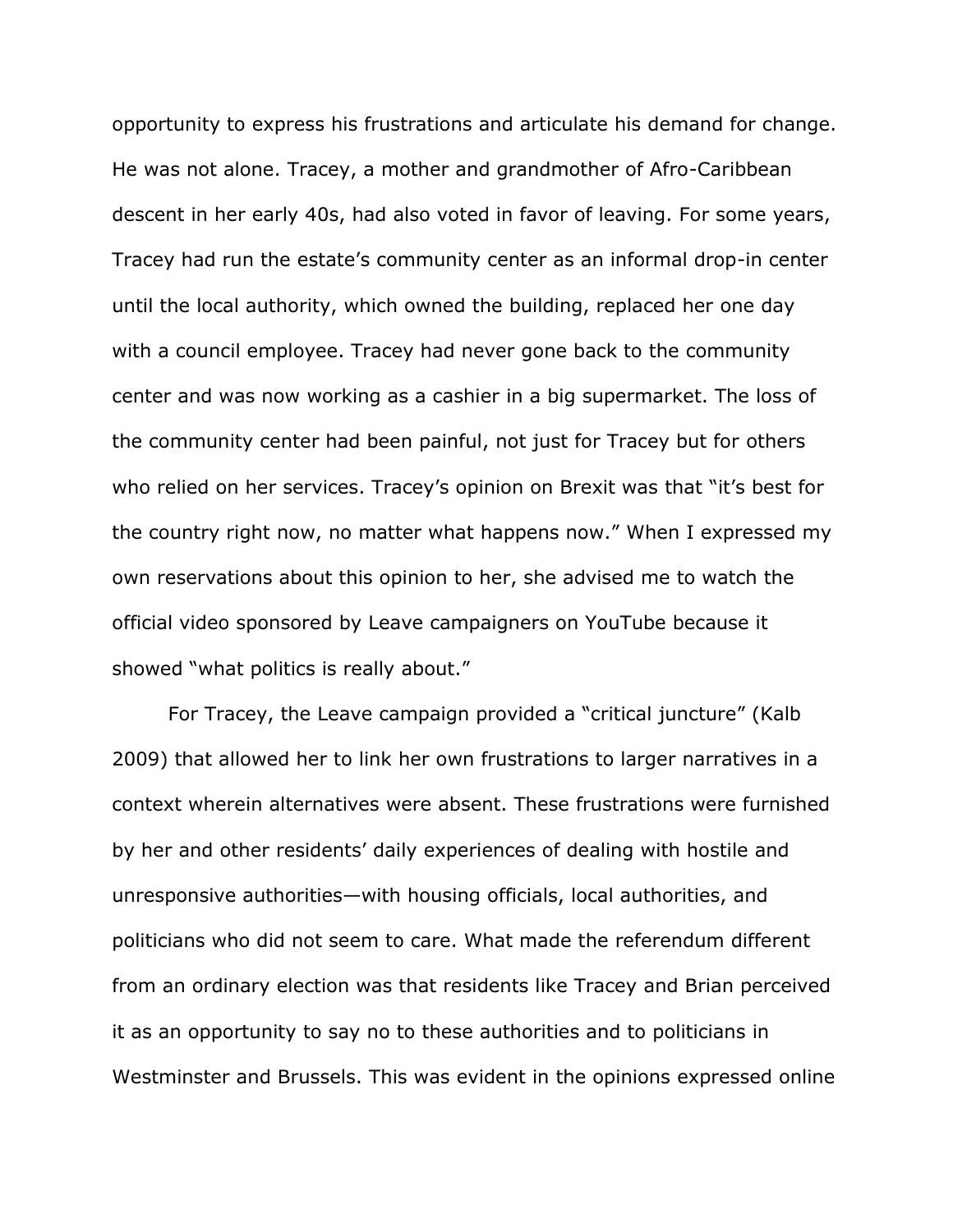by Trisha, a mother of two mixed white and Afro-Caribbean children, who had voted Leave. The day after the referendum, she posted on social media, "Am I a racist? No! Am I thick? No! Am I ignorant? No! Did I do some research? Yes! Have I watched hours and hours of debates? Yes! Did I vote out? Yes! It's my opinion and my vote!" The post continued, "What's done is done. Let's try and work together to make our country, schools, housing, hospitals, communities etc a better place for all of us to live in." Her comment was liked by almost 100 people, who sent Trisha hugs and kisses and thanked her for her wise words.

#### [h1]Moralizing politics

[ni]According to the culture-war explanations that have dominated the debate on the EU referendum (and Trump's electoral victory in the United States), the Brexit result is evidence that identity-based politics is hardening. In this view, the referendum was an opportunity for both sides of the vote to express and cement their values. There is no doubt that sentiments of solidarity or antipathy for immigrants featured in the public debate on both sides of the Atlantic (Gusterson 2017). Specific policy demands for, say, "more" or "less" European integration were important to UK campaigns and representations in both the liberal media and the tabloid press. What is more, the ethnographic data discussed here confirms that citizens were engaged in the campaign and paid attention to what the media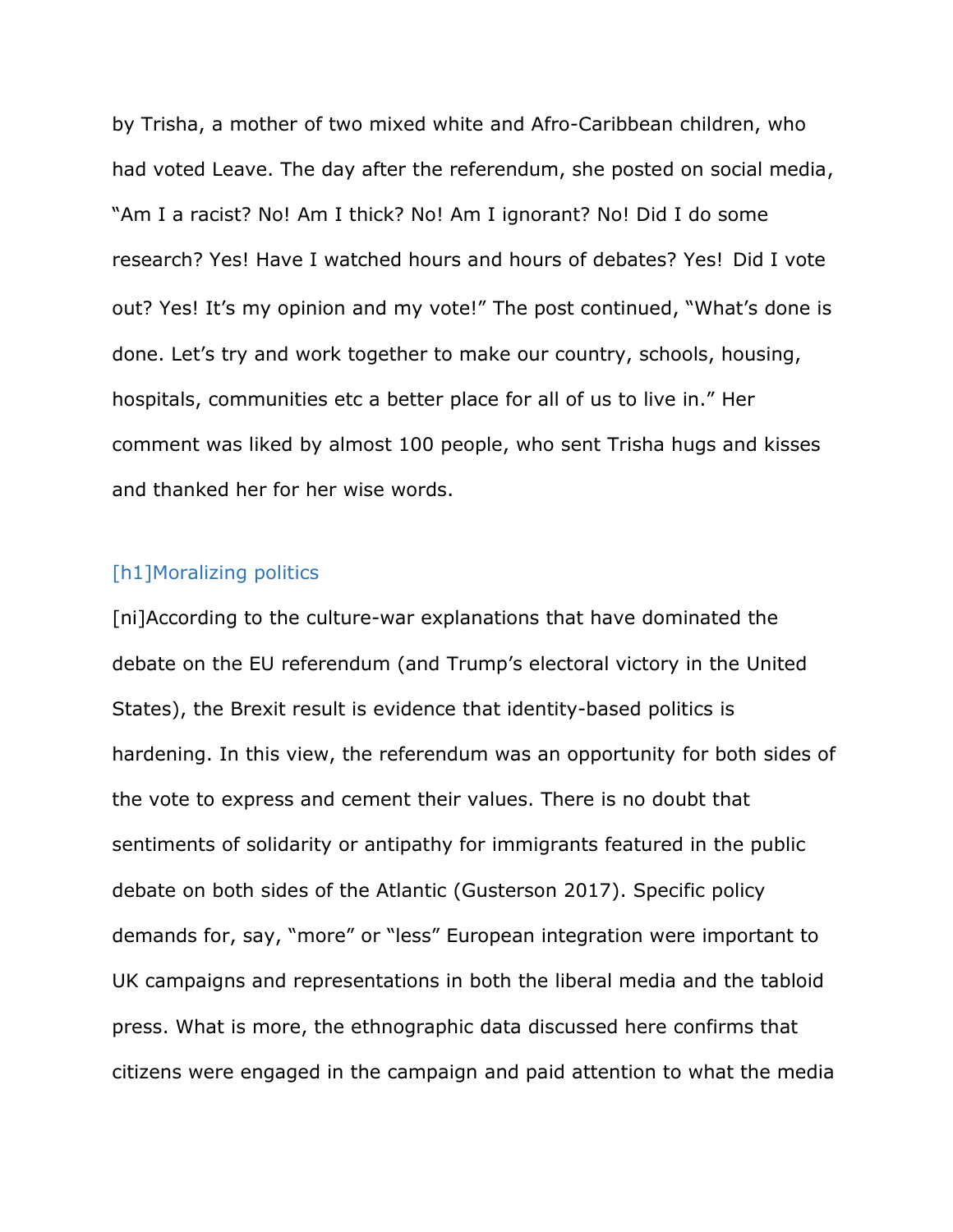were saying. A call for "more local control," populated by Leave campaigners, for example, acted as a shorthand for at least some voters to make sense of their frustrations and ambitions.

But to reduce the election result to identity politics is to misrecognize that citizens' engagements with Brexit also constitute attempts to insert everyday moralities and expectations into the running of electoral politics. Many of my interlocutors saw Brexit as a chance to reject government tout court and to say no to a system of representative democracy that many have come to experience in punitive terms. They attached to the vote hopes and expectations that were born out of their daily experiences of being neglected and left out. Of course, these experiences are partial and locally specific. But the anger and passion that have been unleashed by the referendum indicate that Brexit was a cataclysmic moment for many citizens to articulate a host of frustrations and possibilities that go far beyond any questions of the European Union. This was the case not only for those who voted in favor of leaving but also for those who voted to remain (Knight 2017).

It is in this light that citizens' engagements with voting focuses analytic attention on a set of questions that have not often been asked. What kinds of contested and partial imaginaries were attached to the vote? How are these imaginaries grounded in specific life experiences, struggles, and expectations on either side of the split? And can the anger and passion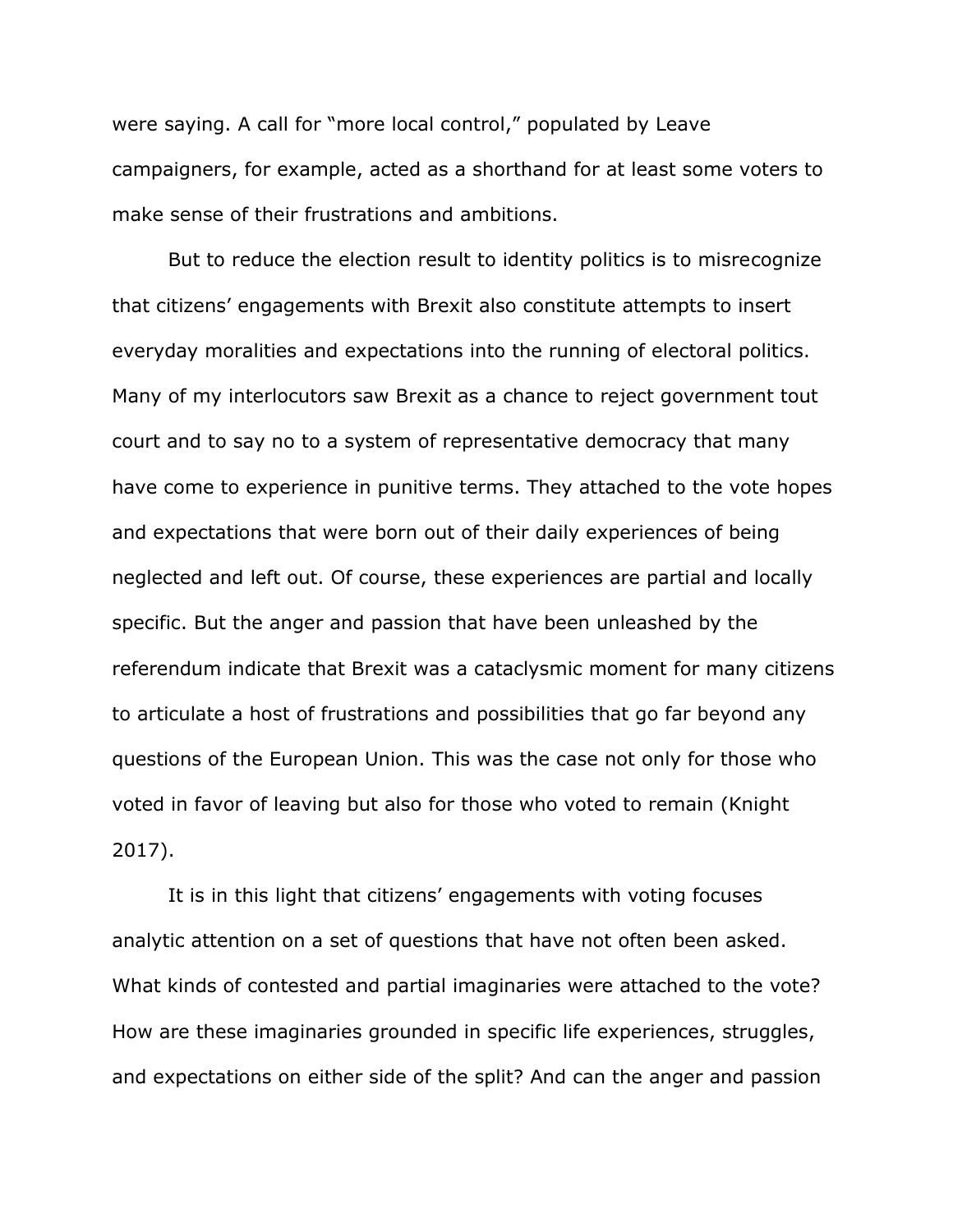that the referendum result has unleashed be channeled into new kinds of projects and public goods that are currently not part of the official discourse and decision-making processes? Asking these questions shifts the focus beyond finger-pointing to a substantive discussion about what kind of society and politics are desirable. It also helps to embrace the uncertainty that has taken hold in the aftermath of the referendum, an uncertainty that figures not as a threat but as a space that is up for grabs and experimentation. And perhaps most importantly, it can provide an opening to alternative, if yet unknown, futures that transcend any singular narrative of Leavers versus Remainers and the politics of division that this implies.

#### [h1]Notes

*Acknowledgments*. Many thanks to the reviewers, editors, and Thomas Grisaffi for their very helpful feedback. I also thank Niko Besnier and Forum guest editors Jeanette Edwards, Shanti Parikh, and Angelique Haugerud for inviting me to participate. Thank you to Pablo Morales for his help throughout the editing process. Without the residents of Park End, this piece would not have been possible.

1. The franchise was the same for the EU referendum as for the last general election, but with the addition of peers and citizens of Gibraltar.

2. I have used pseudonyms for the names of people and places.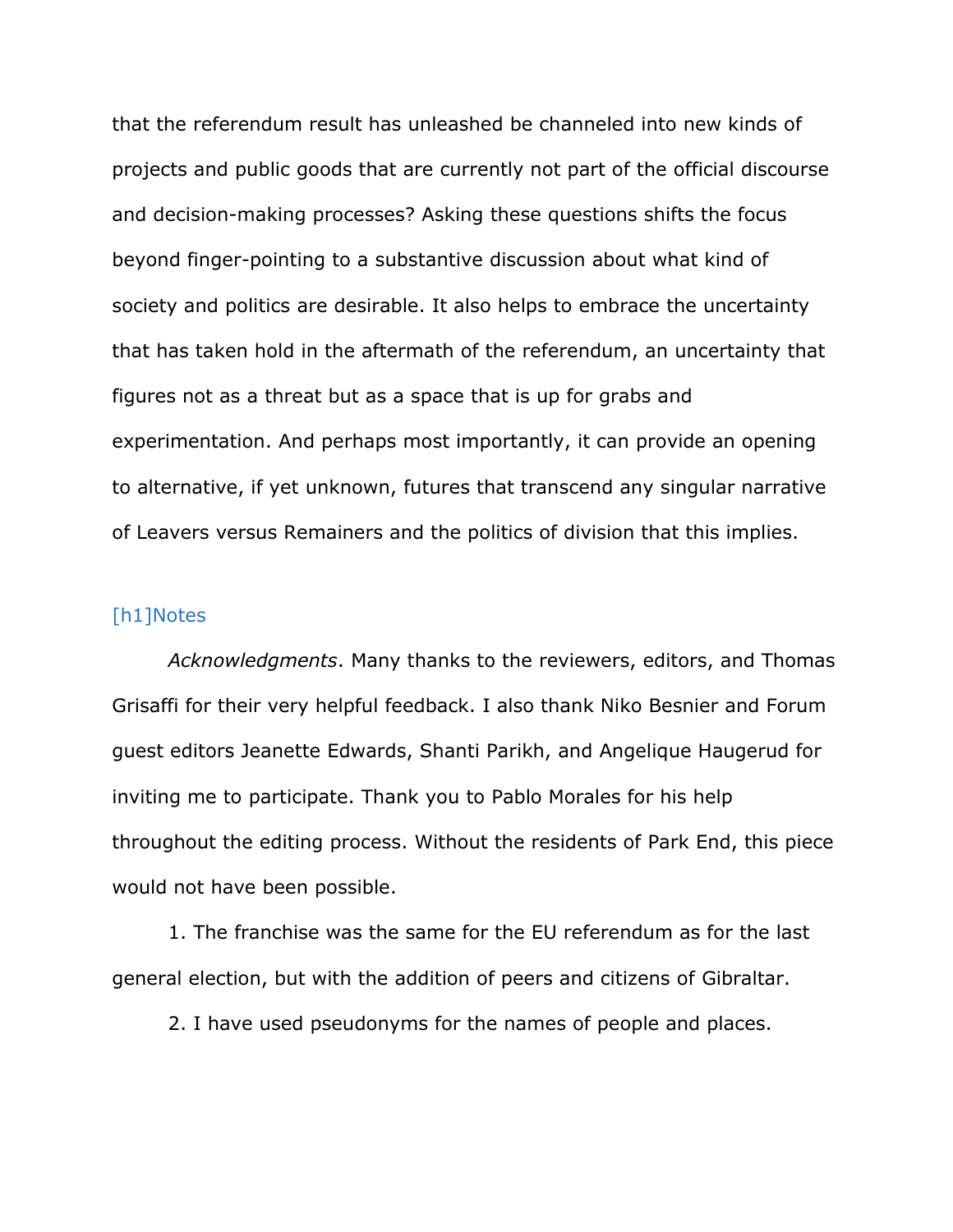3. The idiom of "culture wars" has been less salient in the United States than in the United Kingdom, despite its significance in the recent past.

[h1]References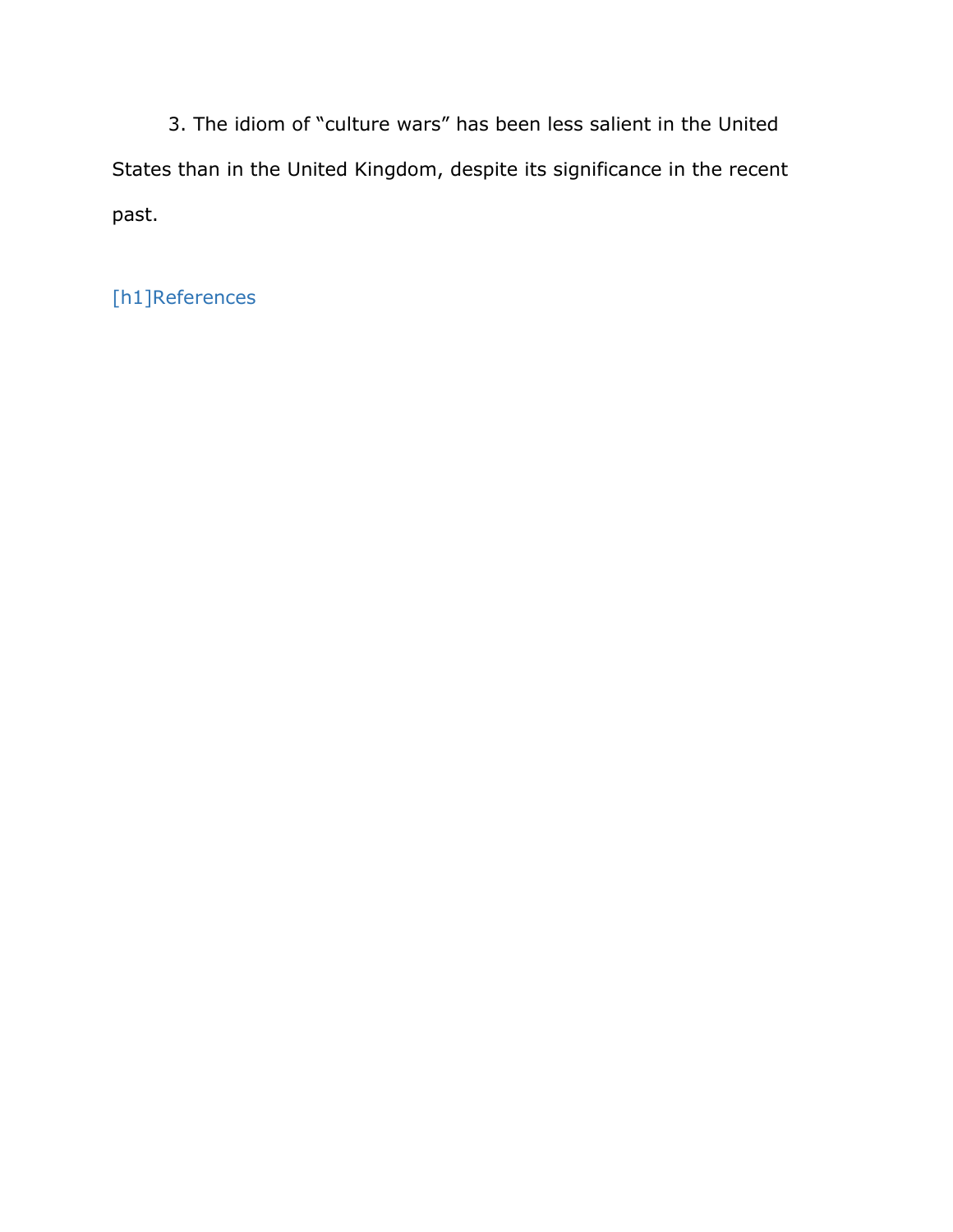- Balthazar, Ana Carolina. 2017. "Made in Britain: Brexit, Teacups, and the Materiality of the Nation." *American Ethnologist* 44 (2): TK.
- Bear, Laura. 2015. *Navigating Austerity: Currents of Debt along a South Asian River*. Stanford, CA: Stanford University Press.
- Brown, Wendy. 2015. *Undoing the Demos: Neoliberalism's Stealth Revolution*. New York: Zone Books.
- Bush, Stephen. 2016. "Divided Britain: How the EU Referendum Exposed Britain's New Culture War." *New Statesman*, June 23. Accessed January 27, 2016.

http://www.newstatesman.com/politics/uk/2016/06/divided-britainhow-referendum-exposed-britains-culture-war.

Cook, Joanna, Nick Long, and Henrietta Moore. 2016. "Introduction: When Democracy 'Goes Wrong.'" In *The State We're In: Reflecting on Democracy's Troubles*, edited by Joanna Cook, Nick Long, and Henrietta Moore, 1–26. Oxford: Berghahn.

Crouch, Collin. 2004. *Post-Democracy.* Cambridge: Polity.

Degnen, Cathrine. 2013. "Knowing, Absence and Presence: The Spatial and Temporal Depth of Relations." *Environment and Planning D* 31 (3): 554–70.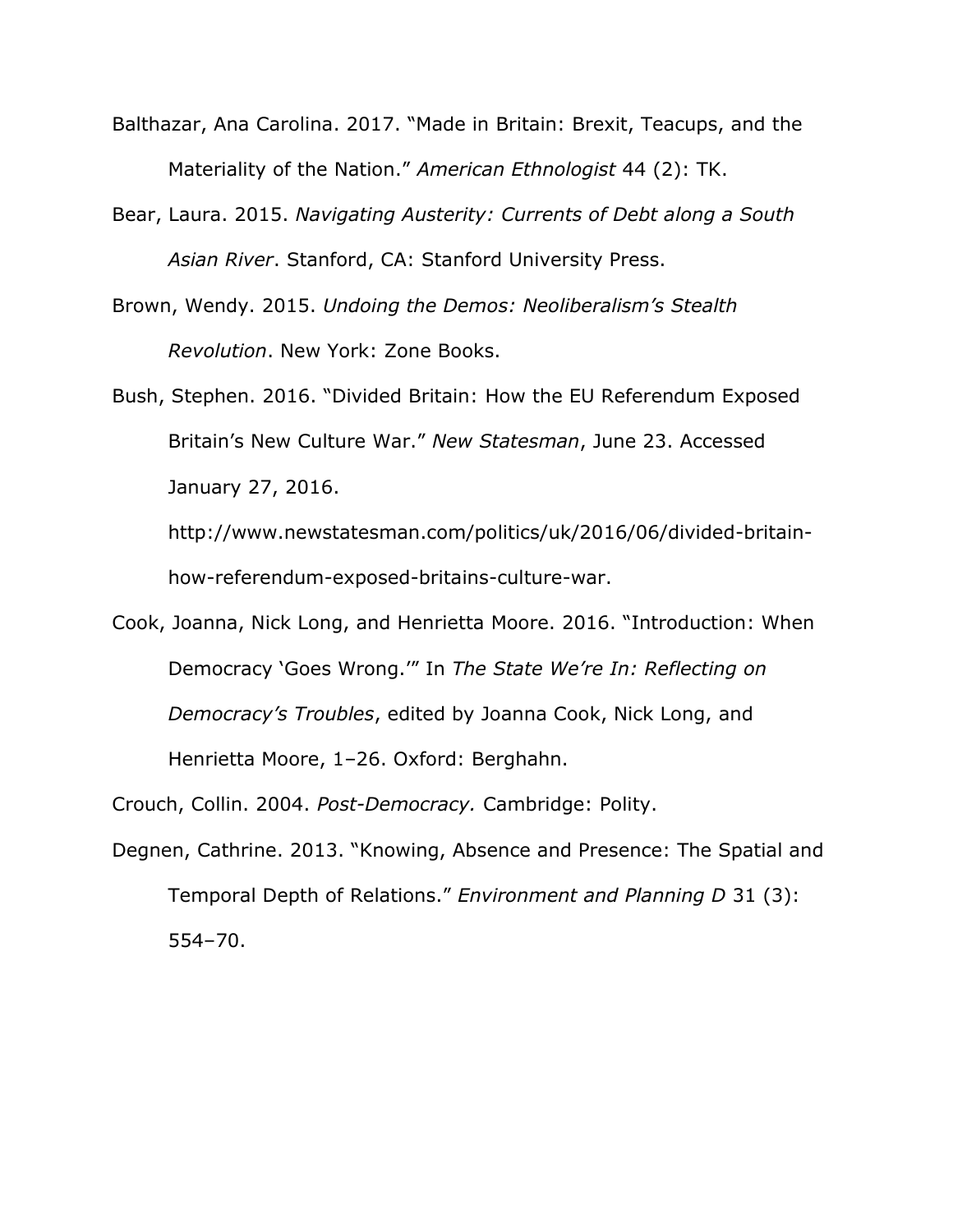Dunt, Ian. 2016. "The Brexit Culture War: Brexit Is the New Trump." *Politics.co.uk*, June 6. Accessed January 27, 2017. http://www.politics.co.uk/blogs/2016/06/06/the-british-culture-warbrexit-is-the-new-trump.

- Edwards, Jeanette. 2000. *Born and Bred: Idioms of Kinship and New Reproductive Technologies in England*. Oxford: Oxford University Press.
- Evans, Gillian. 2012. "The Aboriginal People of Britain: The Culture of Class Politics in Britain." *Focaal*, no. 62 (March): 17–29.
- ———. 2017. "Brexit Britain: Why We Are All Postindustrial Now." American Ethnologist 44 (2): TK.
- Forbess, Alice, and Deborah James. 2014. "Acts of Assistance: Navigating the Interstices of the British State with the Help of Non-profit Legal Advisers." *Social Analysis* 58 (3): 73–89.
- Grisaffi, Thomas. 2013. "'All of Us Are Presidents': Radical Democracy and Citizenship in the Chapare Province, Bolivia." *Critique of Anthropology* 33 (1): 47–65.
- Gusterson, Hugh. 2017. "From Brexit to Trump: Anthropology and the Rise of Nationalist Populism." *American Ethnologist* 44 (2): TK.
- Harvey, David. 2005. *A Brief History of Neoliberalism*. New York: Oxford University Press.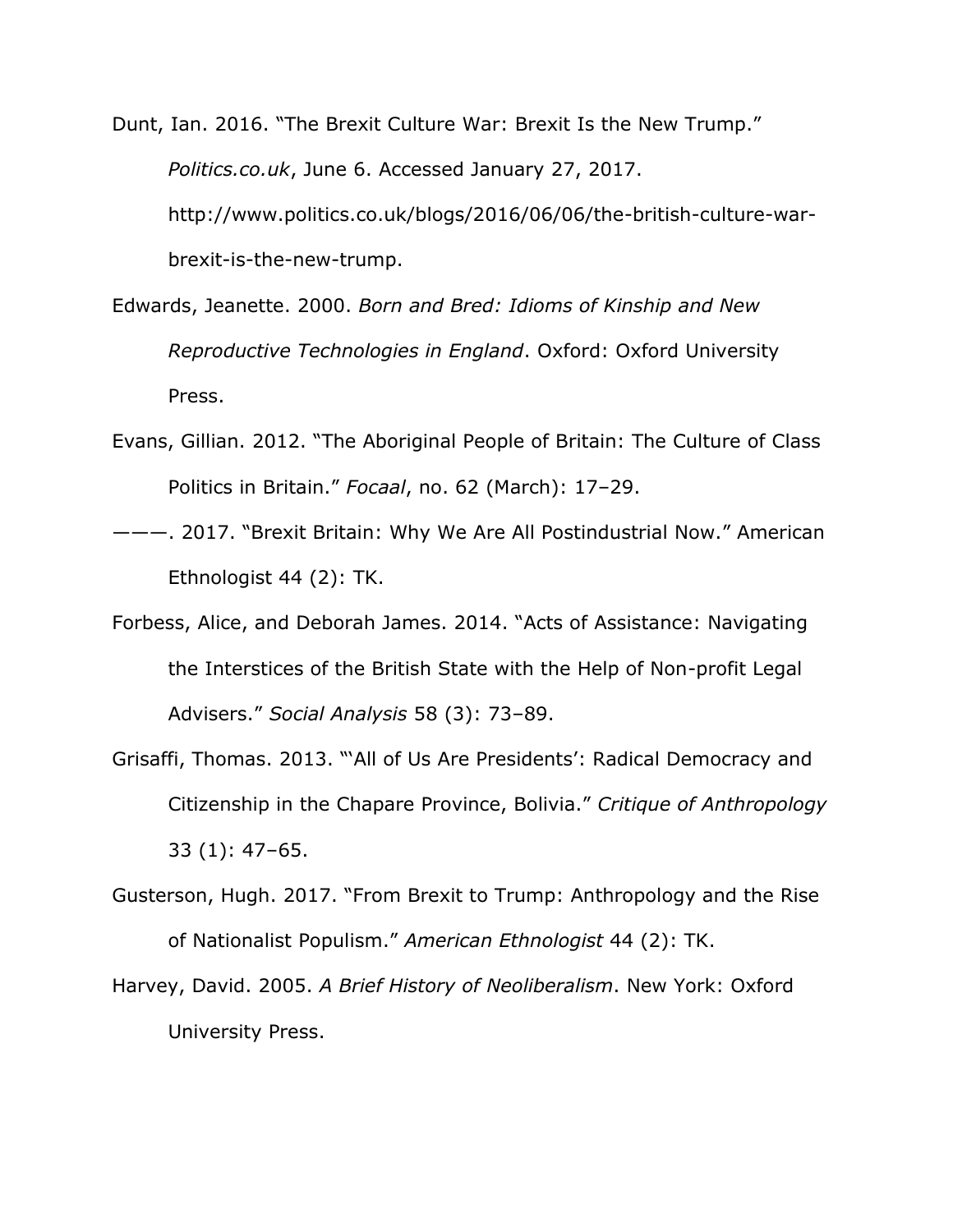- Juris, Jeffrey S. 2012. "Reflections on #Occupy Everywhere: Social Media, Public Space, and Emerging Logics of Aggregation." *American Ethnologist* 39 (2): 259–79.
- Kalb, Don. 2009. "Conversations with a Polish Populist: Tracing Hidden Histories of Globalization, Class and Dispossession in Post-Socialism (and Beyond)." *American Ethnologist* 36 (2): 207–23.
- Knight, Daniel M. 2015. *History, Time, and Economic Crisis in Central Greece*. New York: Palgrave Macmillan.
- ———. 2017. "Anxiety and Cosmopolitan Futures: Brexit and Scotland." *American Ethnologist* 44 (2): TK.
- Koch, Insa. 2015. "The State Has Replaced the Man: Women, Family Homes and the Benefit System on a Council Estate in England." *Focaal*, no. 73 (December): 84–96.
- ———. 2016. "Bread-and-Butter Politics: Democratic Disenchantment and Everyday Politics on an English Council Estate." *American Ethnologist* 43 (2): 282–94.
- ———. Forthcoming. "Moving beyond Punitivism: Punishment, State Failure and Democracy at the Margins." *Punishment and Society*.
- Lerman, Amy, and Vesla Weaver. 2014. *Arresting Citizenship: The Democratic Consequences of American Crime Control*. Chicago: University of Chicago Press.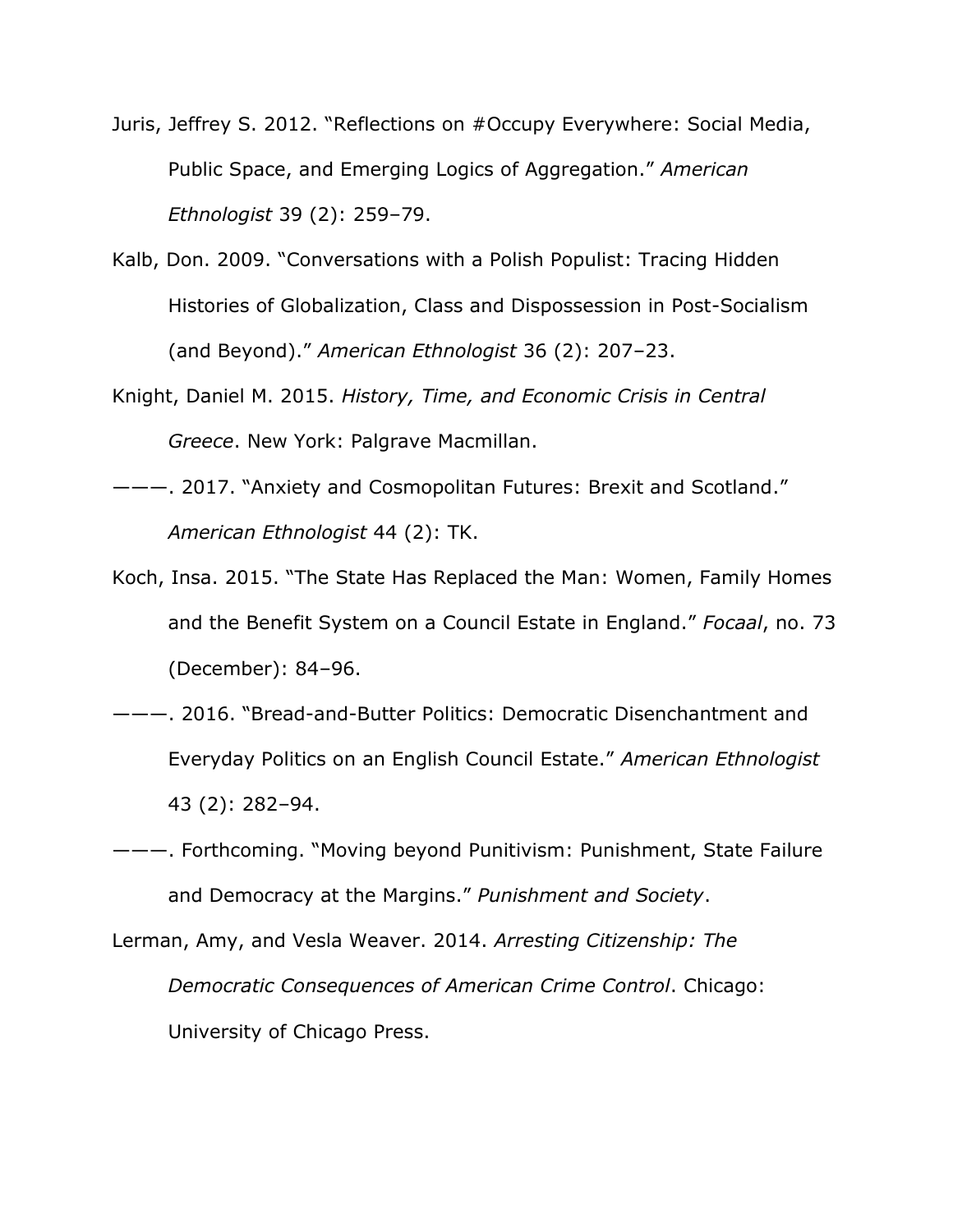- Muehlebach, Andrea. 2016. "Anthropologies of Austerity." *History and Anthropology* 27 (3): 359–72.
- Nugent, David. 2012. "Commentary: Democracy, Temporalities of Capitalism, and Dilemmas of Inclusion in Occupy Movements." *American Ethnologist* 39 (2): 281–83.
- Paley, Julia. 2008. Introduction to *Democracy: Anthropological Approaches*, edited by Julia Paley, 3–20. Santa Fe, NM: School for Advanced Research Press.
- Razsa, Maple, and Andrej Kurnik. 2012. "The Occupy Movement in Žižek's Hometown: Direct Democracy and a Politics of Becoming." *American Ethnologist* 39 (2): 238–58.
- Smith, Katherine. 2012. *Fairness, Class and Belonging in Contemporary England*. Basingstoke, UK: Palgrave MacMillan.
- Stewart, Heather. 2016. "UK Politics Mired in 'Culture Wars,' Study Suggests." *Guardian* (London), December 7. Accessed January 27, 2017. https://www.theguardian.com/politics/2016/dec/07/study-findsuk-politics-mired-culture-wars-brexit-donald-trump.
- Tyler, Katharine. 2015. "Attachments and Connections: A 'White Working Class' English Family's Relationships with Their Brasian 'Pakistani' Neighbours." *Ethnic and Racial Studies* 38 (7): 1169–84.